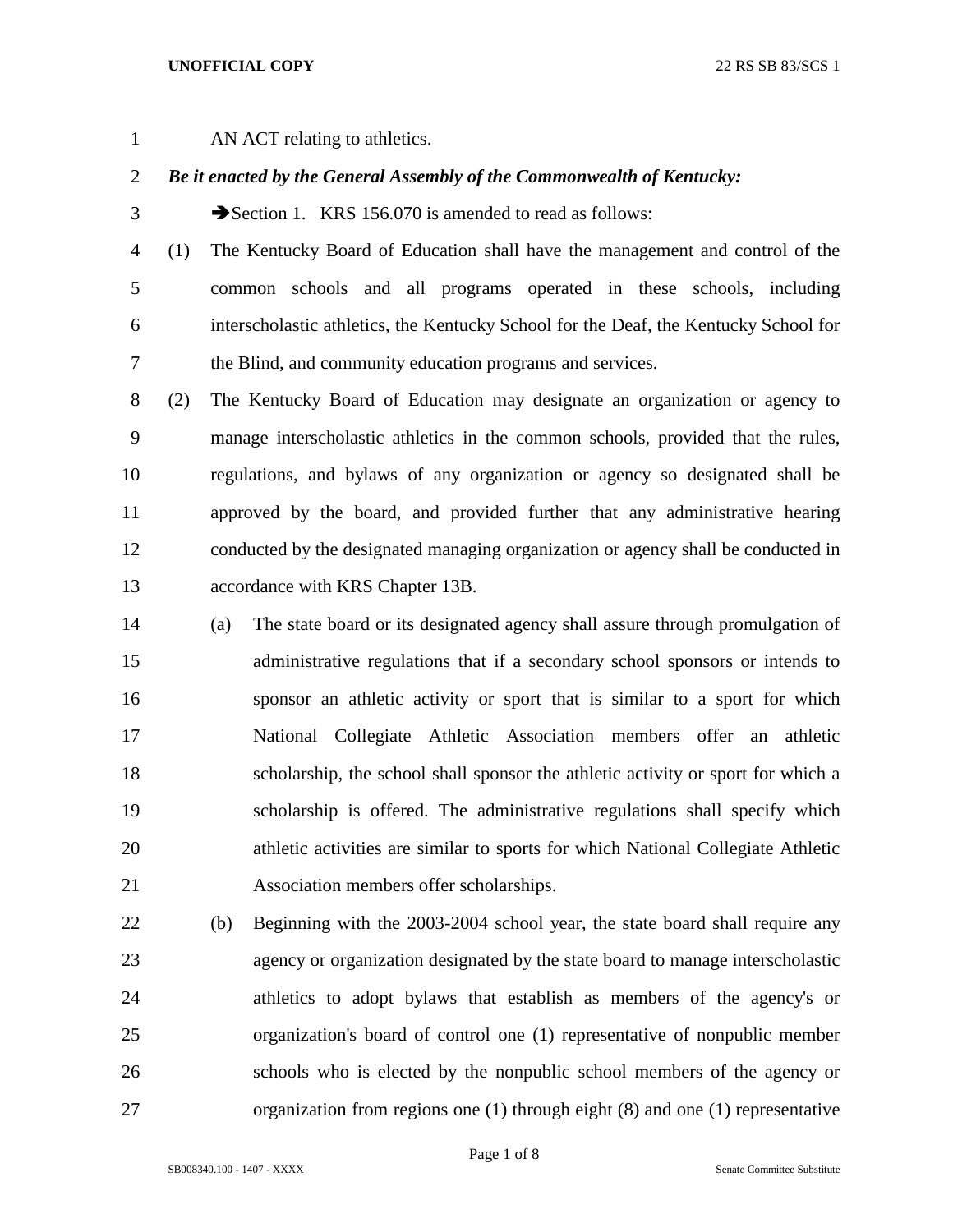of nonpublic member schools who is elected by the nonpublic member schools of the agency or organization from regions nine (9) through sixteen (16). The nonpublic school representatives on the board of control shall not be from classification A1 or D1 schools. Following initial election of these nonpublic school representatives to the agency's or organization's board of control, terms of the nonpublic school representatives shall be staggered so that only one (1) nonpublic school member is elected in each even-numbered year.

 (c) The state board or any agency designated by the state board to manage interscholastic athletics shall not promulgate rules, administrative regulations, or bylaws that prohibit pupils in grades seven (7) to eight (8) from participating in any high school sports except for high school varsity soccer and football, or from participating on more than one (1) school-sponsored team at the same time in the same sport. The Kentucky Board of Education, or an agency designated by the board to manage interscholastic athletics, may promulgate administrative regulations restricting, limiting, or prohibiting participation in high school varsity soccer and football for students who have not successfully completed the eighth grade.

 (d) 1. The state board or any agency designated by the state board to manage interscholastic athletics shall allow a member school's team or students to play against students of a non-member at-home private school, or a 22 team of students from non-member at-home private schools, if the non- member at-home private schools and students comply with this 24 subsection.

- 2. A non-member at-home private school's team and students shall comply with the rules for student athletes, including rules concerning:
- a. Age;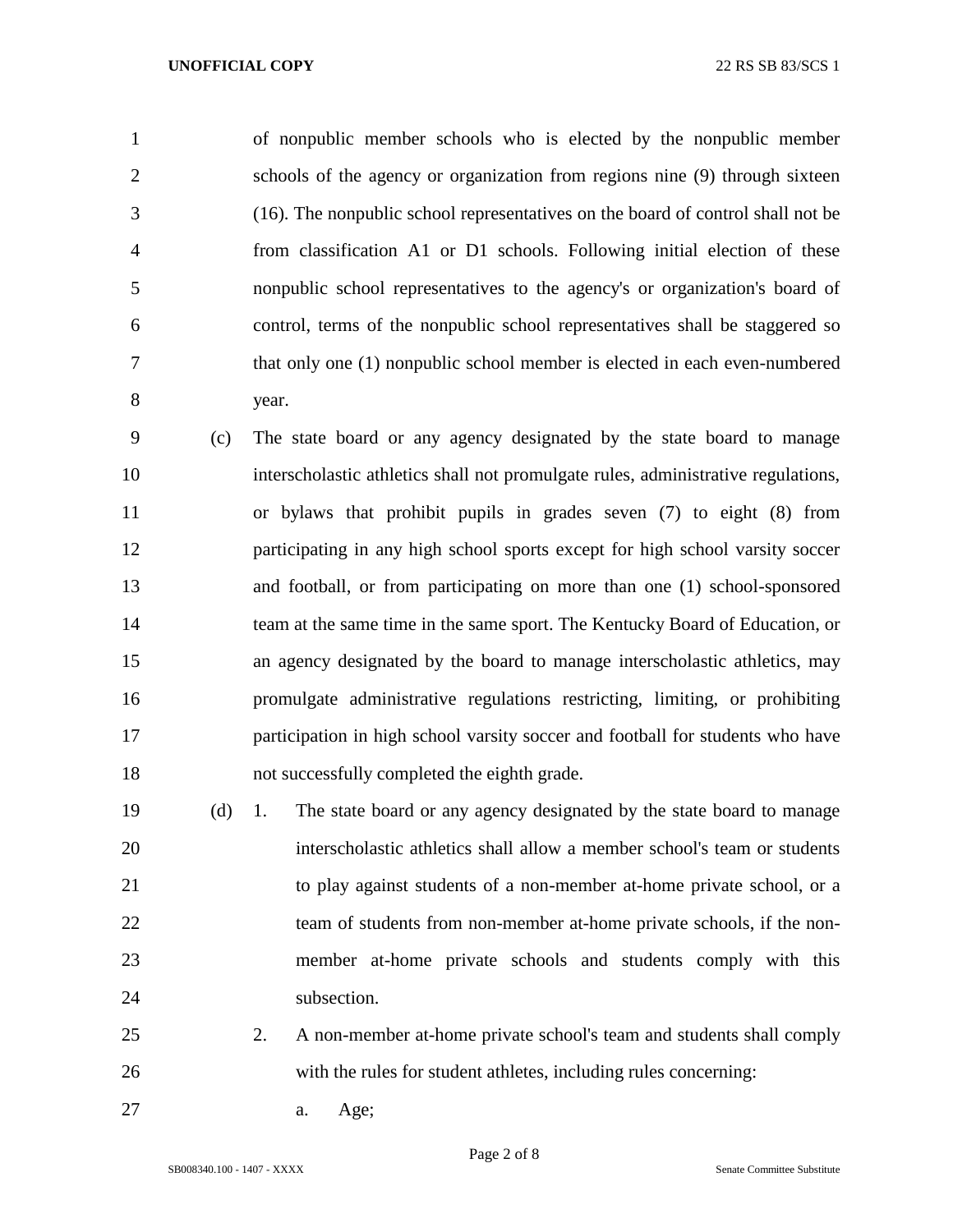| $\mathbf{1}$ |     | b.<br>School semesters;                                                         |
|--------------|-----|---------------------------------------------------------------------------------|
| 2            |     | Scholarships;<br>c.                                                             |
| 3            |     | Physical exams;<br>d.                                                           |
| 4            |     | Foreign student eligibility; and<br>e.                                          |
| 5            |     | f.<br>Amateurs.                                                                 |
| 6            |     | 3.<br>A coach of a non-member at-home private school's team shall comply        |
| 7            |     | with the rules concerning certification of member school coaches as             |
| 8            |     | required by the state board or any agency designated by the state board         |
| 9            |     | to manage interscholastic athletics.                                            |
| 10           |     | This subsection shall not allow a non-member at-home private school's<br>4.     |
| 11           |     | team to participate in a sanctioned:                                            |
| 12           |     | Conference;<br>a.                                                               |
| 13           |     | Conference tournament;<br>b.                                                    |
| 14           |     | District tournament;<br>c.                                                      |
| 15           |     | Regional tournament; or<br>d.                                                   |
| 16           |     | State tournament or event.<br>e.                                                |
| 17           |     | 5.<br>This subsection does not allow eligibility for a recognition, award, or   |
| 18           |     | championship sponsored by the state board or any agency designated by           |
| 19           |     | the state board to manage interscholastic athletics.                            |
| 20           |     | A non-member at-home private school's team or students may<br>6.                |
| 21           |     | participate in interscholastic athletics permitted, offered, or sponsored by    |
| 22           |     | the state board or any agency designated by the state board to manage           |
| 23           |     | interscholastic athletics.                                                      |
| 24           | (e) | Every local board of education shall require an annual medical examination      |
| 25           |     | performed and signed by a physician, physician assistant, advanced practice     |
| 26           |     | registered nurse, or chiropractor, if performed within the professional's scope |
| 27           |     | of practice, for each student seeking eligibility to participate in any school  |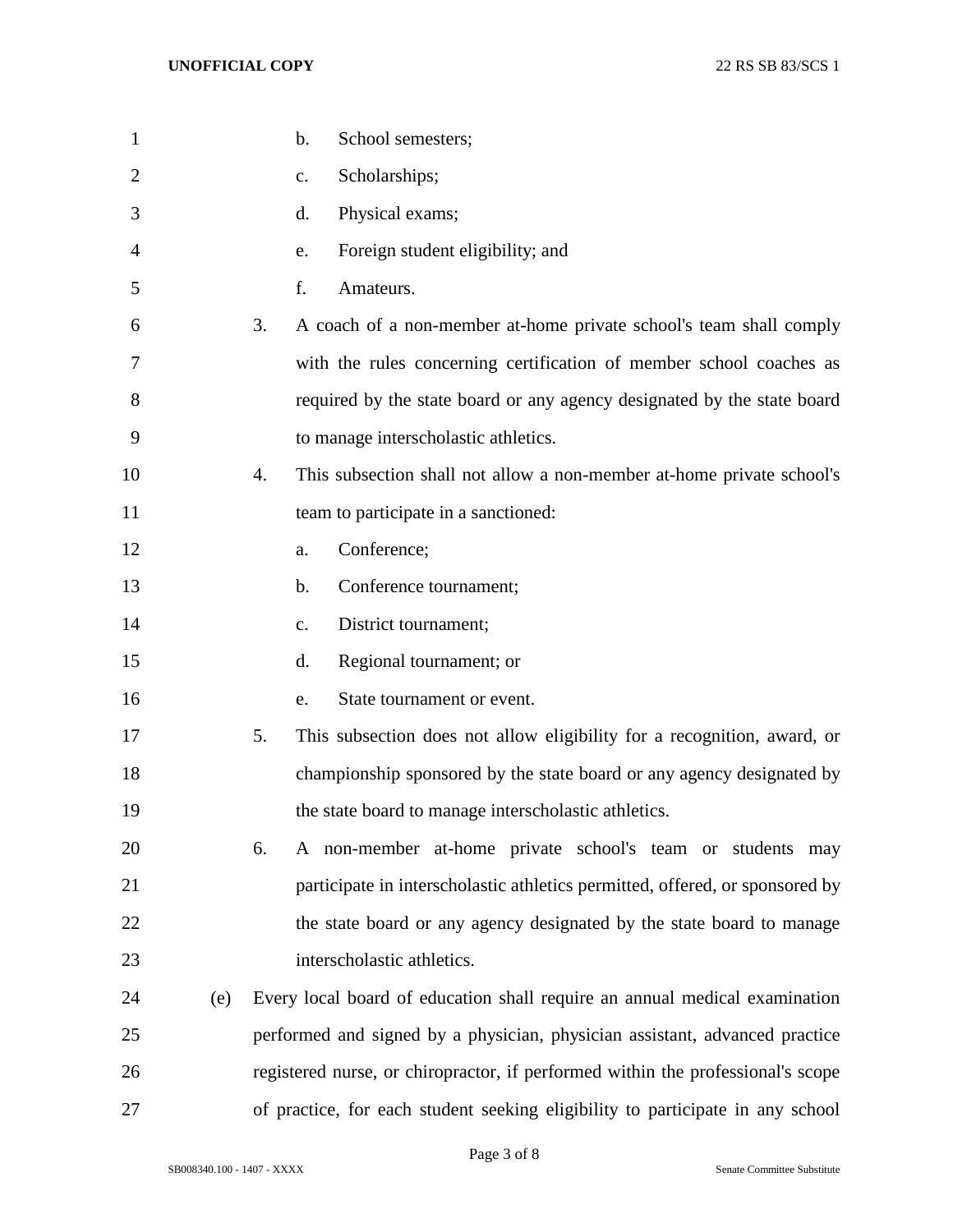| $\mathbf{1}$   |     | athletic activity or sport. The Kentucky Board of Education or any               |
|----------------|-----|----------------------------------------------------------------------------------|
| $\overline{2}$ |     | organization or agency designated by the state board to manage interscholastic   |
| 3              |     | athletics shall not promulgate administrative regulations or adopt any policies  |
| 4              |     | or bylaws that are contrary to the provisions of this paragraph.                 |
| 5              | (f) | Any student who turns nineteen (19) years of age prior to August 1 shall not     |
| 6              |     | be eligible for high school athletics in Kentucky. Any student who turns         |
| 7              |     | nineteen (19) years of age on or after August 1 shall remain eligible for that   |
| 8              |     | school year only. An exception to the provisions of this paragraph shall be      |
| 9              |     | made, and the student shall be eligible for high school athletics in Kentucky if |
| 10             |     | the student:                                                                     |
| 11             |     | Qualified for exceptional children services and had an individual<br>1.          |
| 12             |     | education program developed by an admissions and release committee               |
| 13             |     | (ARC) while the student was enrolled in the primary school program;              |
| 14             |     | Was retained in the primary school program because of an ARC<br>2.               |
| 15             |     | committee recommendation; and                                                    |
| 16             |     | Has not completed four $(4)$ consecutive years or eight $(8)$ consecutive<br>3.  |
| 17             |     | semesters of eligibility following initial promotion from grade eight (8)        |
| 18             |     | to grade nine $(9)$ .                                                            |
| 19             | (g) | The state board or any agency designated by the state board to manage<br>1.      |
| 20             |     | interscholastic athletics shall promulgate administrative regulations            |
| 21             |     | or bylaws that provide that an athletic activity or sport designated as          |
| 22             |     | "girls" shall not be open to members of the male sex.                            |
| 23             |     | The sex of a student for the purpose of determining eligibility to<br><u>2.</u>  |
| 24             |     | participate in an athletic activity or sport shall be determined by a            |
| 25             |     | student's biological sex as indicated on the student's certified birth           |
| 26             |     | certificate as originally issued at the time of birth or adoption by the         |
| 27             |     | <u>Kentucky Vital Statistics Branch or the state registrar or agency of</u>      |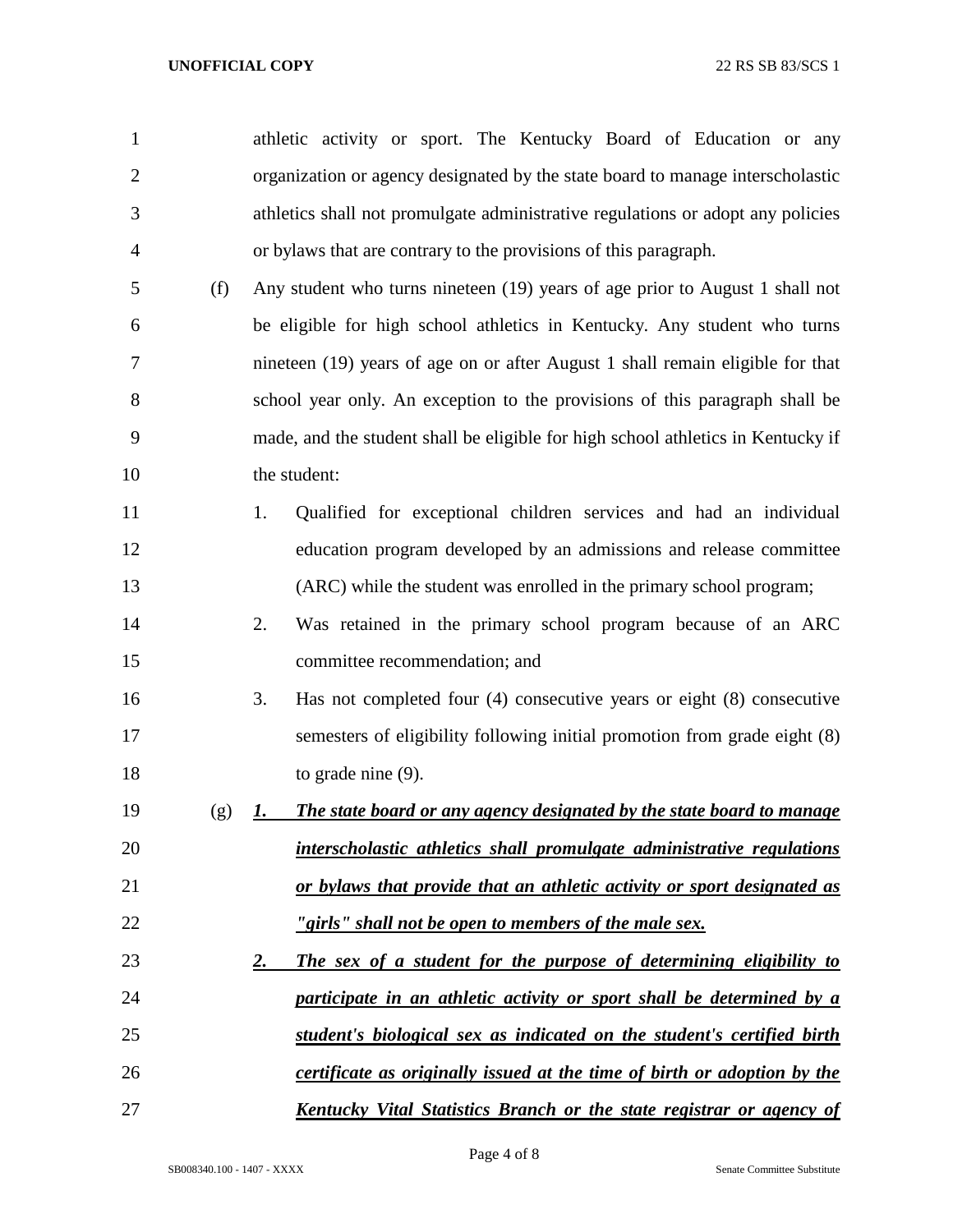| 1              |     |             |    | another state charged with the issuance of vital records.                       |
|----------------|-----|-------------|----|---------------------------------------------------------------------------------|
| $\overline{2}$ |     | (h)         | 1. | The state board or any agency designated by the state board to manage           |
| 3              |     |             |    | interscholastic athletics shall promulgate administrative regulations that      |
| 4              |     |             |    | permit a school district to employ or assign nonteaching or noncertified        |
| 5              |     |             |    | personnel or personnel without postsecondary education credit hours to          |
| 6              |     |             |    | serve in a coaching position. The administrative regulations shall give         |
| 7              |     |             |    | preference to the hiring or assignment of certified personnel in coaching       |
| 8              |     |             |    | positions.                                                                      |
| 9              |     |             | 2. | A person employed in a coaching position shall be a high school                 |
| 10             |     |             |    | graduate and at least twenty-one (21) years of age and shall submit to a        |
| 11             |     |             |    | criminal background check in accordance with KRS 160.380.                       |
| 12             |     |             | 3. | The administrative regulations shall specify post-hire requirements for         |
| 13             |     |             |    | persons employed in coaching positions.                                         |
| 14             |     |             | 4. | The regulations shall permit a predetermined number of hours of                 |
| 15             |     |             |    | professional development training approved by the state board or its            |
| 16             |     |             |    | designated agency to be used in lieu of postsecondary education credit          |
| 17             |     |             |    | hour requirements.                                                              |
| 18             |     |             | 5. | A local school board may specify post-hire requirements for personnel           |
| 19             |     |             |    | employed in coaching positions in addition to those specified in                |
| 20             |     |             |    | subparagraph 3. of this paragraph.                                              |
| 21             |     | $(i)$ [(h)] |    | Any student who transfers enrollment from a district of residence to a          |
| 22             |     |             |    | nonresident district under KRS 157.350(4)(b) shall be ineligible to participate |
| 23             |     |             |    | in interscholastic athletics for one (1) calendar year from the date of the     |
| 24             |     |             |    | transfer.                                                                       |
| 25             | (3) | (a)         |    | The Kentucky Board of Education is hereby authorized to lease from the State    |
| 26             |     |             |    | Property and Buildings Commission, or others, whether public or private, any    |
| 27             |     |             |    | lands, buildings, structures, installations, and facilities suitable for use in |

Page 5 of 8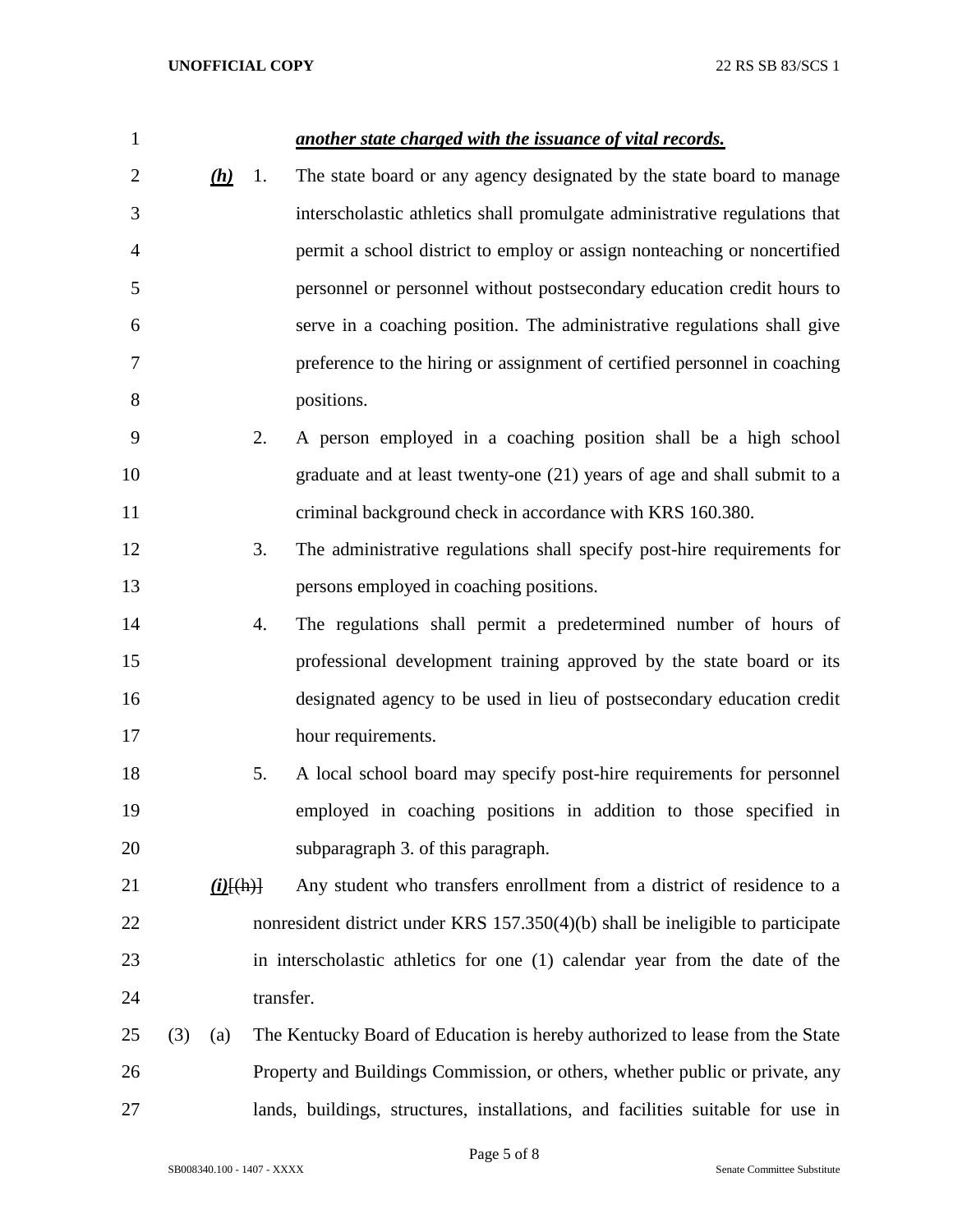## **UNOFFICIAL COPY** 22 RS SB 83/SCS 1

 establishing and furthering television and related facilities as an aid or supplement to classroom instruction, throughout the Commonwealth, and for incidental use in any other proper public functions. The lease may be for any initial term commencing with the date of the lease and ending with the next ensuing June 30, which is the close of the then-current fiscal biennium of the Commonwealth, with exclusive options in favor of the board to renew the same for successive ensuing bienniums, July 1 in each even year to June 30 in the next ensuing even year; and the rentals may be fixed at the sums in each biennium, if renewed, sufficient to enable the State Property and Buildings Commission to pay therefrom the maturing principal of and interest on, and provide reserves for, any revenue bonds which the State Property and Buildings Commission may determine to be necessary and sufficient, in agreement with the board, to provide the cost of acquiring the television and related facilities, with appurtenances, and costs as may be incident to the issuance of the bonds.

 (b) Each option of the Kentucky Board of Education to renew the lease for a succeeding biennial term may be exercised at any time after the adjournment of the session of the General Assembly at which appropriations shall have 19 been made for the operation of the state government for such succeeding biennial term, by notifying the State Property and Buildings Commission in writing, signed by the chief state school officer, and delivered to the secretary of the Finance and Administration Cabinet as a member of the commission. The option shall be deemed automatically exercised, and the lease automatically renewed for the succeeding biennium, effective on the first day thereof, unless a written notice of the board's election not to renew shall have been delivered in the office of the secretary of the Finance and Administration Cabinet before the close of business on the last working day in April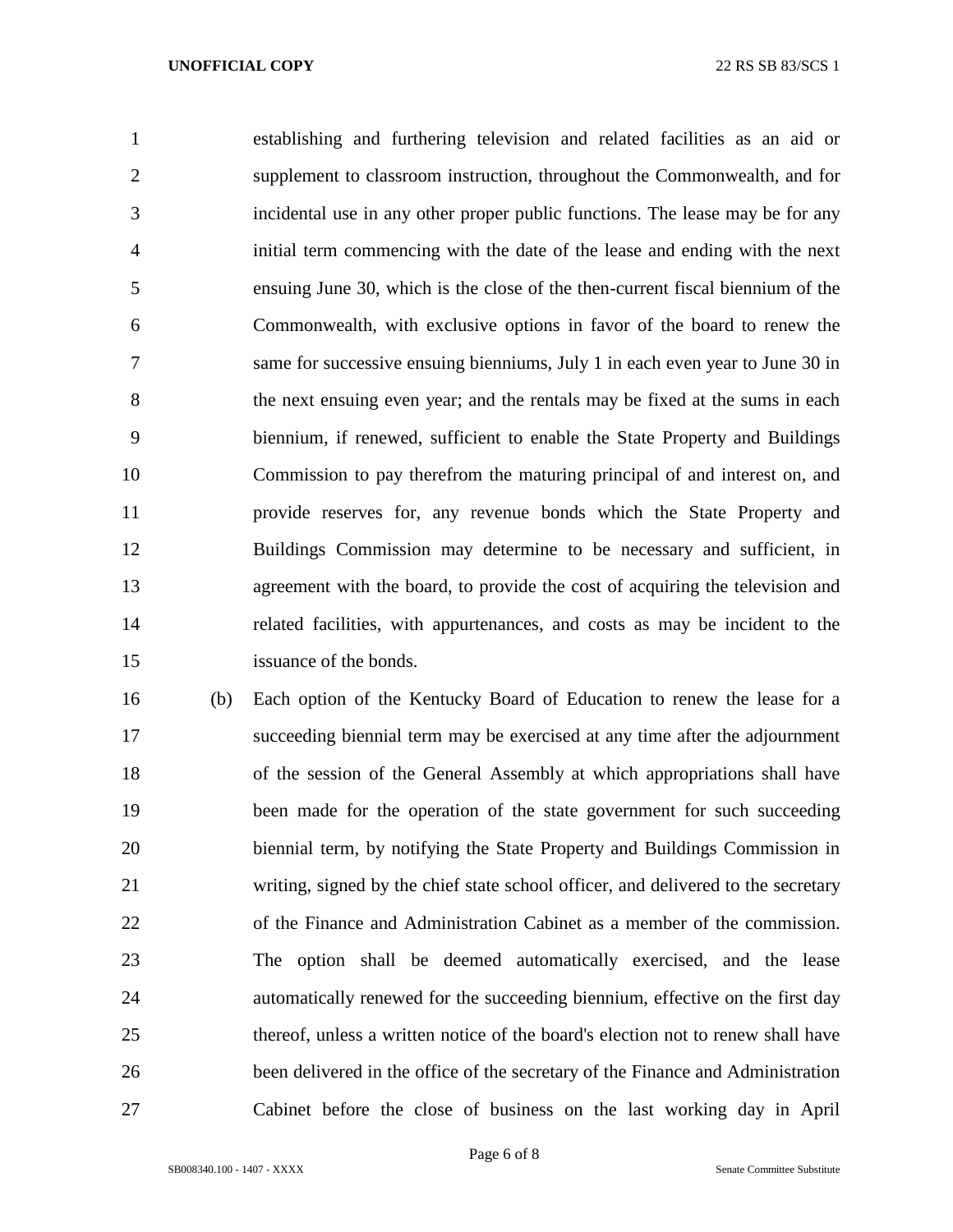immediately preceding the beginning of the succeeding biennium.

 (c) The Kentucky Board of Education shall not itself operate leased television facilities, or undertake the preparation of the educational presentations or films to be transmitted thereby, but may enter into one (1) or more contracts to provide therefor, with any public agency and instrumentality of the Commonwealth having, or able to provide, a staff with proper technical qualifications, upon which agency and instrumentality the board, through the chief state school officer and the Department of Education, is represented in such manner as to coordinate matters of curriculum with the curricula prescribed for the public schools of the Commonwealth. Any contract for the operation of the leased television or related facilities may permit limited and special uses of the television or related facilities for other programs in the public interest, subject to the reasonable terms and conditions as the board and the operating agency and instrumentality may agree upon; but any contract shall affirmatively forbid the use of the television or related facilities, at any time or in any manner, in the dissemination of political propaganda or in furtherance of the interest of any political party or candidate for public office, or for commercial advertising. No lease between the board and the State Property and Buildings Commission shall bind the board to pay rentals for more than one (1) fiscal biennium at a time, subject to the aforesaid renewal options. The board may receive and may apply to rental payments under any lease and to the cost of providing for the operation of the television or related facilities not only appropriations which may be made to it from state funds, from time to time, but also contributions, gifts, matching funds, devises, and bequests from any source, whether federal or state, and whether public or private, so long as the same are not conditioned upon any improper use of the television or related facilities in a manner inconsistent with the provisions of